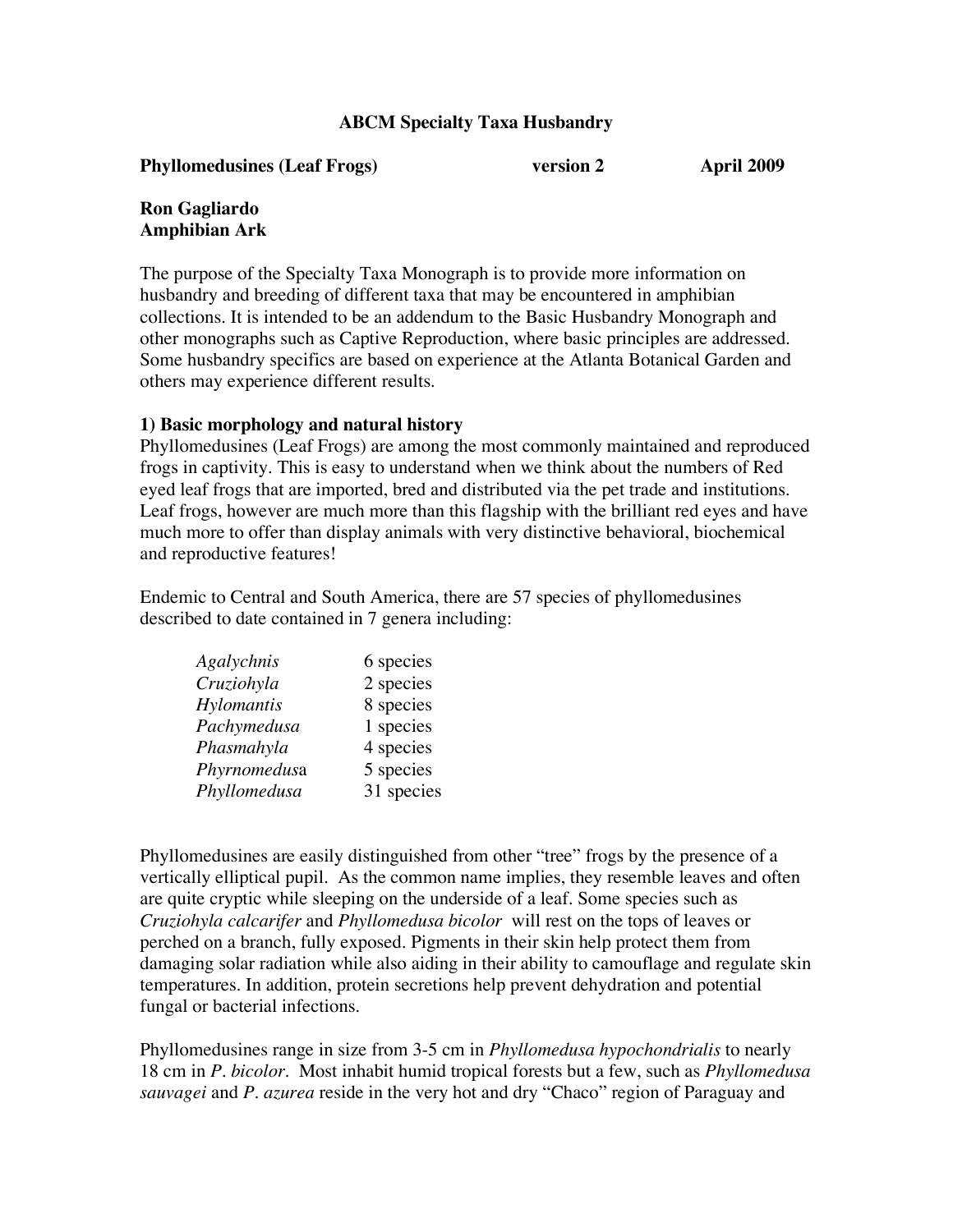Bolivia. (see http://www.eoearth.org/article/Chaco). These are important factors when considering husbandry.

Nocturnal by nature, many phyllomedusines typically dwell in vegetation ranging from 1 to 20 or more meters in humid forests, and are very much dependent on water. Depending on the species eggs masses may consis of 10 to hundreds of individual eggs that are deposited on leaves over hanging streams and tadpoles drop in upon hatching. In some cases, the eggs masses are rolled up inside a leaf in a funnel-like fashion while in other cases they are simple adhered to the lower surface of the leaf.

### **2) Justifications/Uses/Purposes**

While only a few species are considered critically endangered or threatened (IUCN, Conservation International, and NatureServe. 2008), learning as much about the husbandry and breeding of this group of frogs will certainly help efforts for others in the future. Many species such as *Phyllomedusa bicolo*r, *P. sauvagei*, *Pachymedusa dacnicolor* and others make good specimens for public display as they don't mind perching out in full view during daylight hours. Others such as *Hylomantis lemur and Agalychnis callidryas* are more difficult to observe due to their nocturnal habits; however, most all also have excellent potential for more specific, one-on-one educational use.

# **3) General Husbandry**

a) Any special physical parameters

1. Enclosures: Species and size are the key factors in selecting an enclosure, but in all cases, a vertically oriented enclosure out-fitted with many perches and basking areas is recommended. Tropical plants with large leaves will allow places for species to sleep during the day. While a fully planted naturalistic terrarium "looks" quite nice for public exhibition and these frogs generally do well in them, we have found that a semi-sterile enclosure works better for maintaining healthy frogs for breeding purposes. This consists of a basic glass terrarium outfitted with a floor drain, false bottom (fashioned from egg crate material and screen), water bowl and 1-2 potted plants. This provides for the basic needs of the frogs while avoiding the situation where parasites such as nematodes can build up in the substrate. In warmer climates, large screen enclosures such as Reptarium® cages work quite well for keeping larger species such as *Phyllomedusa bicolor* and *Agalychnis moreletii*.

2. Furnishings that address natural history aspects: An abundance of smooth, broad-leaf tropical plants along with a large grouping of smaller plants for additional cover. *Heliconia* and *Calathea* are ideal for this purpose. Vertically and horizontally oriented branches will provide additional places for these frogs to perch.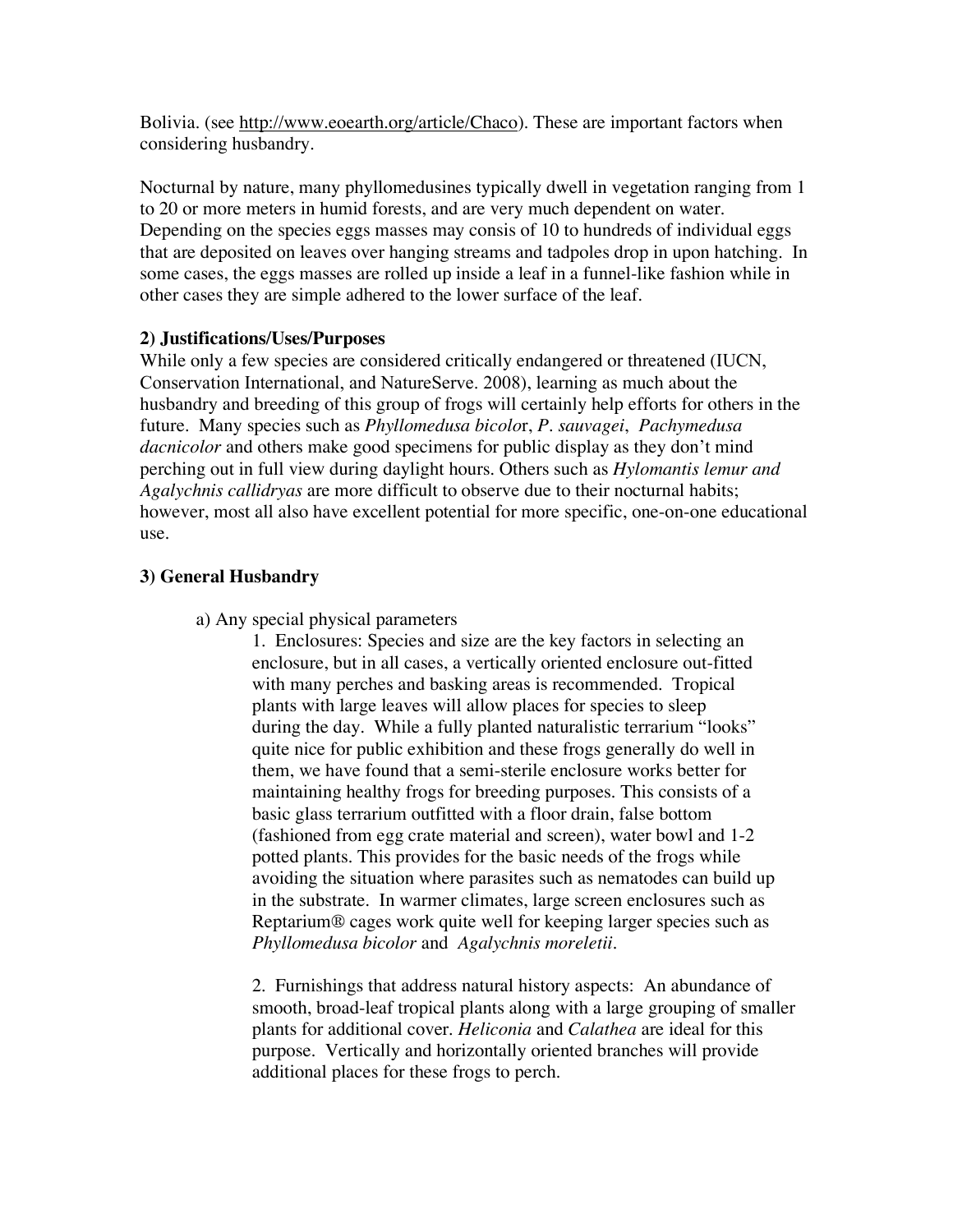3. Any other special features? None.

#### b) Environmental considerations

1. Temperature: Most common species such as *Agalychnis callidryas*, *Phyllomedusa bicolor* and *P. hypochondrialis* can be maintained at 75-85 degrees F with a temperature drop of 5-15 degrees at night. Given it's natural habitat in the Chaco, *Phyllomedusa sauvagei* can certainly take temperatures in the mid-nineties for periods during the day. Some species such as *Hylomantis lemur* and *Agalychnis annae*, from slighter higher elevations, are comfortable with nighttime temperatures approaching 65 degrees F and will not tolerate day time temperatures over 85 degrees F for long.

2. Water (humidity, running water, etc.): Clean, filtered water may be provided in small bowls (include smooth rocks that will prevent smaller species from drowning inadvertently). Change daily. Many of these species do not like direct misting but a general misting of enclosures will keep the humidity up. Automatic mist systems are fine to use, but should be set to come on more at night allowing the enclosure to dry out a bit during the day. A range of 50-75% relative humidity is fine for the more humid-forest species and natural fluctuations through the day are acceptable. Frequent misting, either by hand or automatic system should avoided with the more xeric species such as *Phyllomedusa sauvagii and P. azurea*. Access to water via a sponge contained in dish of water on the enclosure floor is sufficient in place of misting the enclosure.

3. Light: Power compact fluorescent lights or other full-spectrum fluorescent lighting deemed appropriate for plant growth is adequate for most phyllomedusine enclosures; however, due to their arboreal nature, we may need to give more consideration to UV radiation with some species. Eiko® halogen spot lights can be provided for providing basking areas and UV-B radiation, but should be used cautiously as these do increase temperatures and decrease humidity. It should be noted that until we know the precise requirements of the different species, that these UV bulbs should be utilized with some degree of caution. Clearly some of these phyllomedusines, especially those which are found higher in the canopy or clearly perch on the top sides of leaves (*Cruziohyla* sp. for example) would potentially receive higher amounts of UV radiation and probably benefit from the addition of these halogen spot lights.

4. Modifications to induce breeding? Generally speaking, breeding of most phyllomedusines that have been worked with in captivity seems to involve inducing a dry period for 4-5 weeks prior to introducing males and females (although separation of the sexes first is not always required), followed by a distinct and abrupt "rain event." Red eyed leaf frogs (*Agalychnis callidryas*) are bred like clockwork in many collections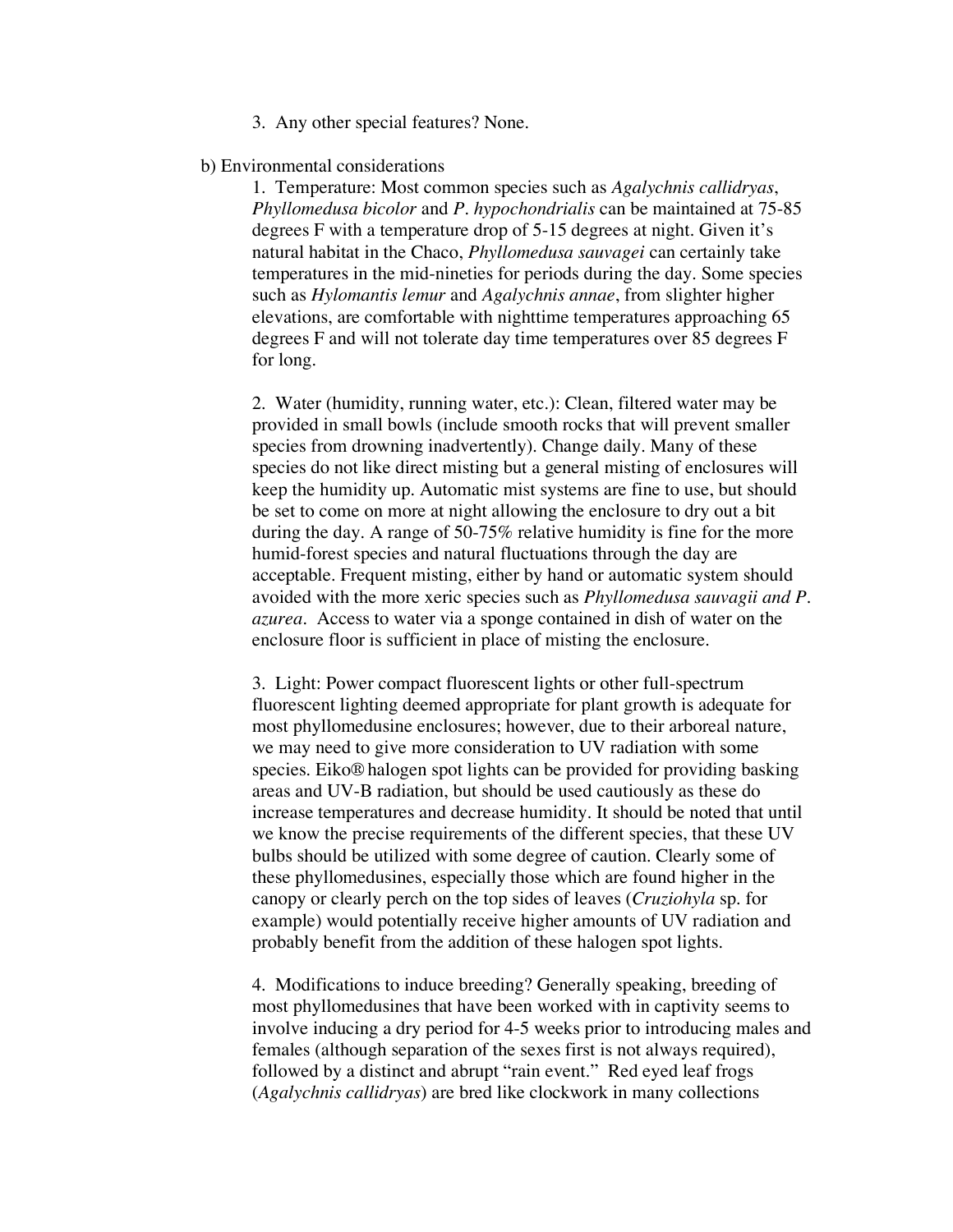around the world and in many different fashions. Some find that moving animals to a separate "rain chamber" is helpful while others simply make adjustments to an existing enclosure. (See Basic Amphibian Husbandry and Captive Reproduction sections of ABM Course materials for more information on rain chambers). Having an enclosure with a floor drain is very helpful as it is far easier to simply add a mist bar or other water source for drastically increasing humidity without having to worry about getting rid of the excess water.

 c) Feeding, Nutrition, Veterinary Considerations: In the terrarium, phyllomedusines will accept a variety of food items and will even acclimate to tong feeding. Crickets, roaches, wax moths, house flies (and larvae) are among the common food items. Adult *Phyllomedusa bicolor* will even tank pinky mice although these should be offered sparingly. Food items should be dusted alternately with powdered vitamin supplement of known formulation (we have been using a commercially available Men's Health vitamin which is pulverized to powder form) and calcium supplement (we use Rep-Cal with Vitamin D3). Newly metamorphosed frogs will normally accept *D. hydei* or 1/8" crickets as their first meal.

Common veterinary concerns are lungworm (*Rhabdias* sp.) and other nematode infections. *Hylomantis lemur* has shown some dislike of Drontal Plus®, but others seem to have issues with this. Ivermectin has proven fatal when applied topically to *Agalychnis callidryas*. (Dr. Sam Rivera, Zoo Atlanta pers. comm.). Rostral abrasions that can arise from rubbing snouts in small enclosures or during shipping can be treated with antibiotic ointment.

#### **4) Raising of Larva/Neonates:**

a) Eggs: Phyllomedusines deposit eggs in masses either on the surfaces of leaves and in many species, in cylindrical leaf "funnels" that are rolled up during oviposition and the funnel held in place by residue produced during this event. In some cases, egg-less water capsules are deposited to help keep eggs hydrated. In most cases, egg masses are removed upon discovery by simply removing the leaf on which the mass is deposited. The leaf/egg mass combo can then be placed in a plastic container with some water on the bottom, but not enough to completely immerse the eggs. In cases where the petiole of the leaf is also attached, this can be used to "hang" the mass just over the standing water by securing the petiole to the lid or side of incubation container. Containers with eggs are stored at approximately 75 degrees F. under normal lighting conditions. If a few of the eggs slip into the water, this is generally of no concern and they should still develop normally. Hatching takes roughly 5-14 days depending on species and temperature.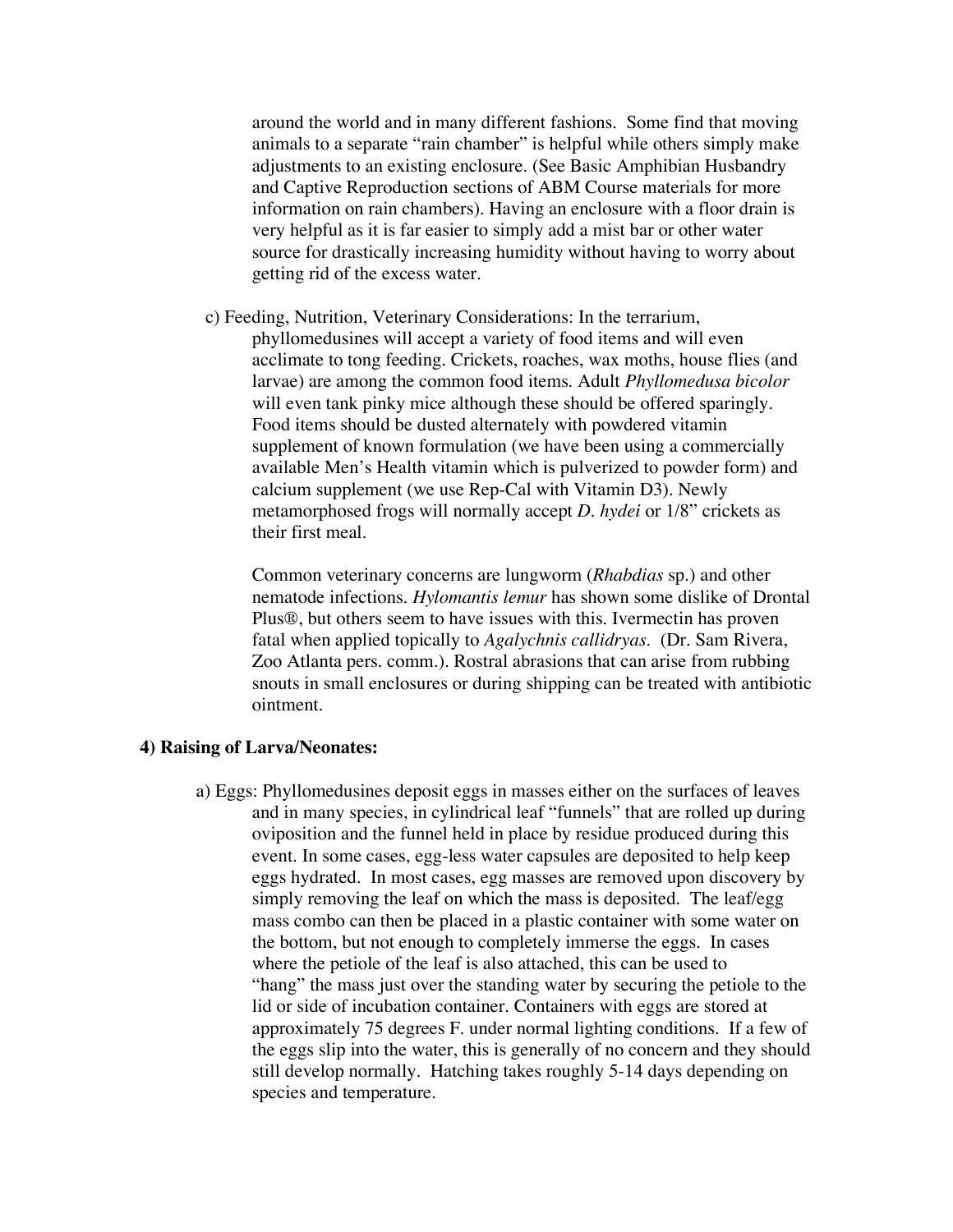b) Larva: The larvae of most phyllomedusines are pelagic (free swimming in the water column, as opposed to bottom dwelling). Two methods that have worked well at ABG for raising larvae include: 1) Aquarium: A simple 10 or 20 gallon (long-type tank, to increase surface area) aquarium works well. A fine sand substrate is added to a depth of ½-1 inch deep. Aquatic plants such as java moss, *Anachari*s, or *Lemna* (duckweek) can be added for cover and grazing. A small powerhead or filter/pump combo is added to keep the water moving helps keep water aerated and clean. We find the new "micro" canister filters (such as the "Rapids" model) are excellent for this. For most species a temperature of 75 degrees is adequate. Up to 30 tadpoles can be housed in a 10-gallon aquarium if the water is kept clean. A weekly water change of 25-30% is recommended although up to 50% is may be required as the tadpoles get larger and produce more waste.

2) Simple Tubs: Here, larger plastic "shoeboxes" such as 8 or 10-quart size Sterilite® or Rubbermaid® boxes are used in place of the aquarium. A very thin layer of fine sand (1/8 inch) or gravel is added as a substrate, again combined with a few small rocks. Live java moss is added for additional cover. The tub is filled ¾ of the way with filtered water. No powerheads are used and the tubs merely need to sit for a couple of hours to stabilize to room temperature. A dozen or more tadpoles may be housed in these containers, more if careful attention is paid to water quality. A water change of 50% every other day will keep water quality stable.

The diet of phyllomedusine larvae at ABG begins with sera-micron powder applied to the water surface twice daily for approximately 2 weeks, followed by addition of a balanced flake fish food. They will also accept freeze-dried tubifex worms.

c) Neonates: In general, this is a fairly easy and straightforward process. Tadpoles will begin metamorphosis at about 40-90 days, depending on species. Once they have all four limbs, metamorphs are removed from the rearing tanks/tubs and placed in 32 oz deli cups with vented lids. A tall leaf if placed on a slant inside the cup to provide a haul out point. The cup should also have roughly ¼ inch of water in the bottom. Once tails have been fully absorbed, they are transferred to small "Pet Pal" type enclosures with a layer of high quality sphagnum moss or paper towel on the bottom. Using plastic pots normally used for greenhouse plants as "furniture" is a good way to provide places for perching or sleeping and they are easily disinfected. First meals are usually 2-3 *Drosophila hydei*. Be careful not to feed too many flies at once as the neonates are easily stressed by a large amount of food items in the enclosure. Small (1/8 to ¼") crickets can be offered within a week or two but care must be taken as sometimes too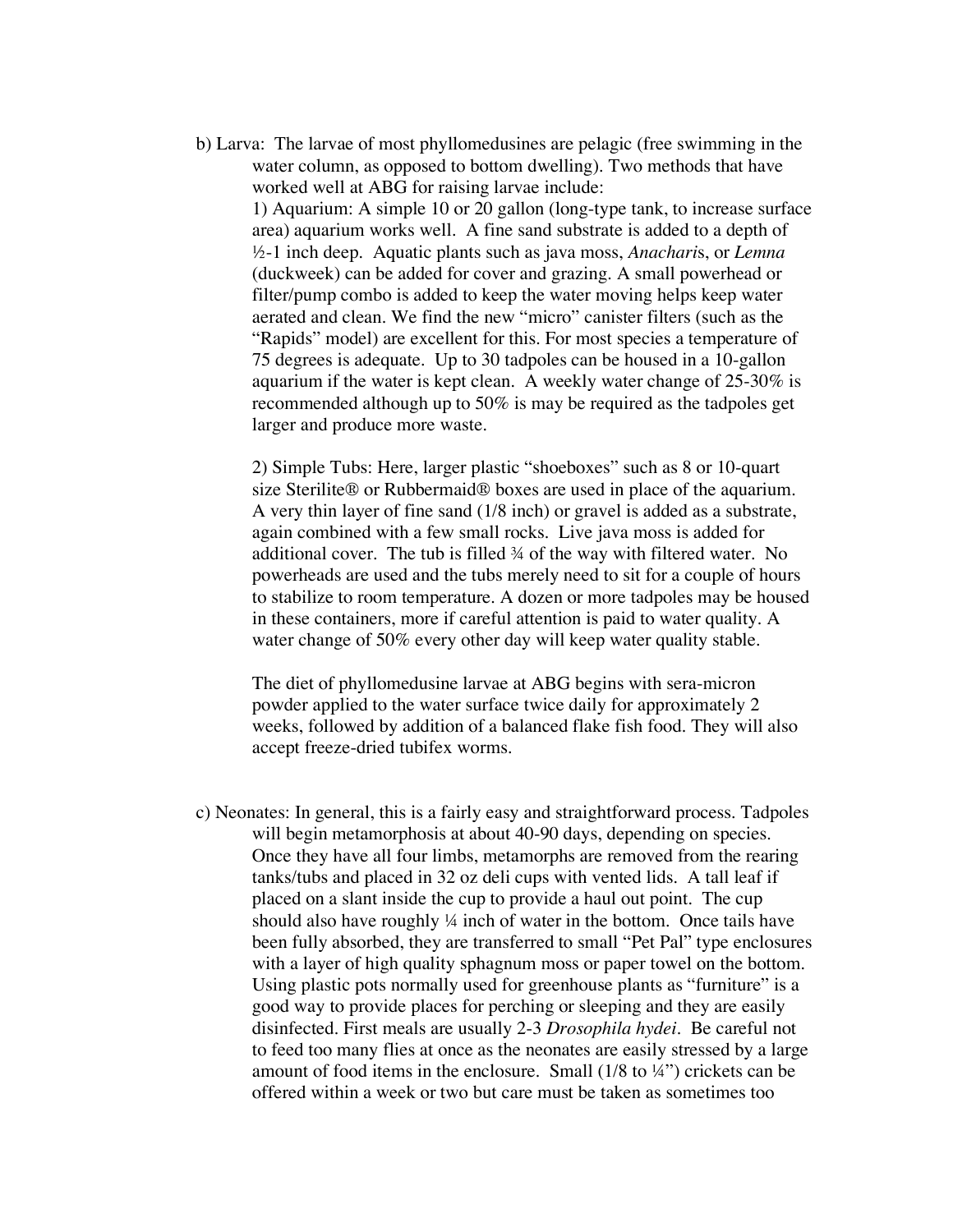many large food items can result in cloacal prolapse. Mist daily and feed every other day. After the first few delicate weeks, raising of the froglets is very straightforward. The juveniles can be moved in groups to "Pet Pal®" type enclosures once they are eating well. A 3 gallon-size enclosure can house 10 or 15 neonates for several weeks before they begin to outgrow it.

Species in captivity:

*Agalychnis annae, callidryas, moreletti, saltator, spurrelli Cruziohyla calcarifer Hylomantis lemur, Hylomantis hulli Pachymedusa dacnicolor Phyllomedusa azurea, bicolor, boliviana, hypochondrialis, tarsius, tomopterna, vaillanti*

#### **References and Suggested Reading**

- Bagnara J.T., Iela, L., Morrisett F., Rastogi, R.K. 1996. Reproduction in the Mexican Leaf Frog (*Pachymedusa dacnicolor)* in Behavioral and Morphological Aspects. Occasional Papers of the Museum of Natural History the University of Kansas. 121:1-31.
- Duellman, W.E. 1970. The Hylid Frogs of Middle America. vol. 1&2. Monograph of the Museum of Natural History, The University of Kansas, Kansas, USA.
- Duellman, W.E. 2001. The Hylid Frogs of Middle America. vol. 1&2. Society for the Study of Amphibians and Reptiles. Ithaca, New York, USA.
- Faivovich, J., Haddad, C.F.B., Garcia, P.C.O., Frost, D.R., Campbell, J.A. and Wheeler, W.C. 2005. Systematic review of the frog family Hylidae, with special reference to Hylinae: Phylogenetic analysis and taxonomic revision. Bulletin of the American Museum of Natural History. 294:1-240.
- World Wildlife Fund (Content Partner): Mark McGinley (Topic Editor). 2007 "Chaco." In: Encyclopedia of Earth. Eds. Cutler J. Cleveland (Washington, D.C.: Environmental Information Coalition) [Retrieved April 1, 2008]. http://www.eoearth.org/article/Chaco
- Fenolio, D. 1996 Captive Reproduction of the Orange-legged Monkey Frog (Phyllomedusa hypochondrialis), and Development of a Protocol for Phyllomedusine Frog Reproduction in the Laboratory. Advances in Herpetoculture, pp. 13-21.